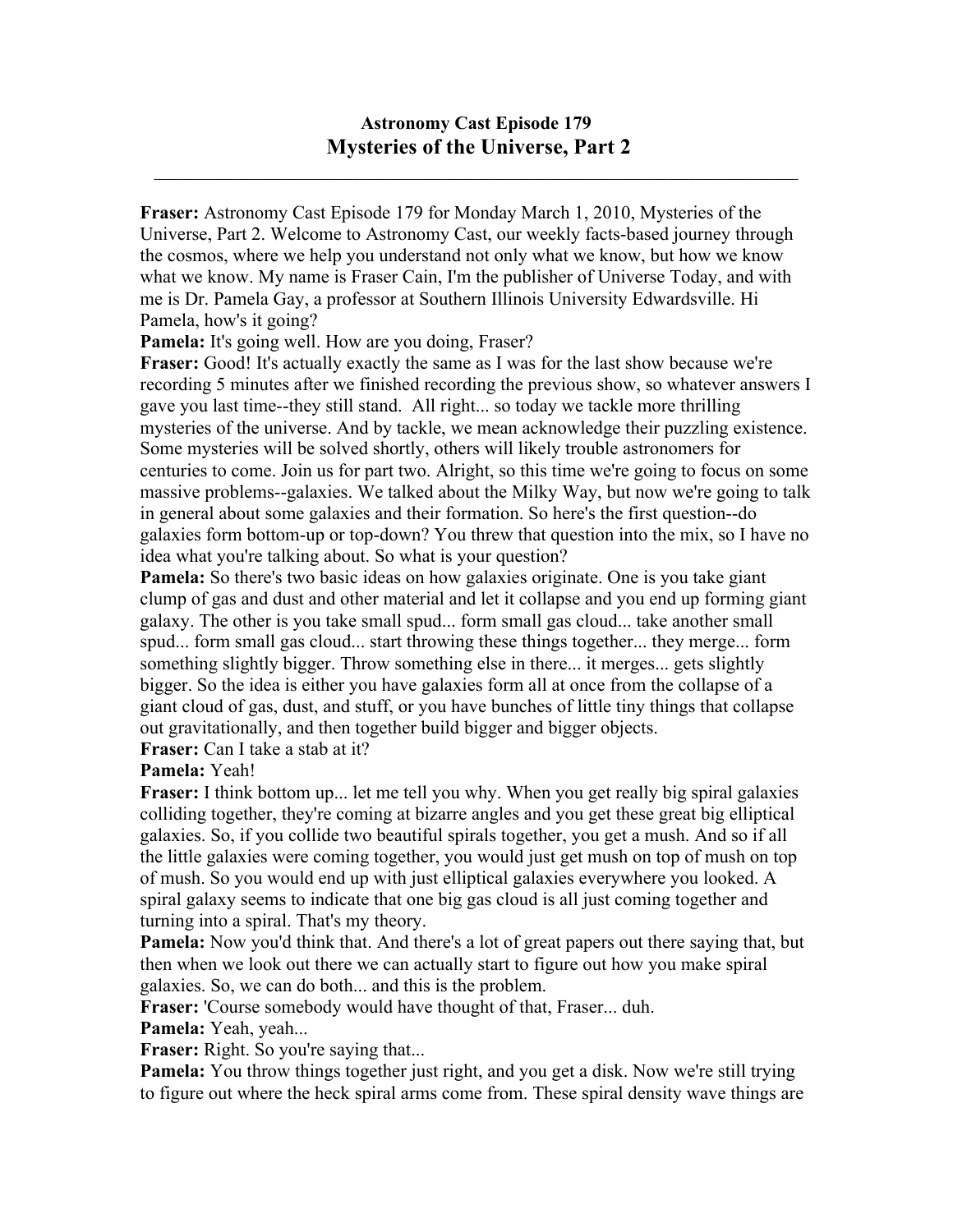kind of crazy. But they work! And they generate spiral arms... we just don't know where they come from. So, we know how to make disks... you just throw things together like pizza pie and spin them and they flatten nicely.

**Fraser:** Right, like a solar system... like the way our solar system formed from one gas cloud.

**Pamela:** Well, you can also do it by throwing things together... small clumps...

**Fraser:** Right. But it has to be small clumps that all came in on a common center of rotation, right?

**Pamela:** Well, it depends on the rate at which they come in. Things can get absorbed in. Things can shake themselves out and end up flattening the disk. This is where you have spirals that have warped structure but only for a little while. They ate something that was a little too big and it shook them up. But, over time they flatten themselves back out.

**Fraser:** Ok, so then the thinking then is you take a galaxy, and as long as it has enough time to spin, it's going to spin itself back into a nice roughly circular shape. It would be like me spinning a pizza pie--the crust--in the air, then adding a few more globs of dough to it and then giving it enough spins that it flattens itself back out again.

**Pamela:** As long as you don't hit it too hard... now you take that nice pretty disk and you hit it at a right angle with something else that's huge... and it's just going to get obliterated into nothing.

**Fraser:** And that's when you get your big elliptical galaxy.

**Pamela:** Exactly. So, we think in the modern universe... think... don't know for certain... think... this is why it's a mystery... that most galaxies are probably formed by little spuds coming together and building bigger and bigger things. But the problem is, as we look back at the early universe... we still find giant galaxies. And these giant galaxies haven't had time to form by little things coming together. So we think in the early universe, when you did have giant clumps of stuff floating around in these occasionally anomalously large over-densities, we think that occasionally you were able to have these giant collapsing clouds that formed all at once a giant elliptical galaxy.

**Fraser:** So is it option C... both?

**Pamela:** Yeah, that's what we think. But we don't know for certain! But this is the type of thing that we should be able to answer in the next few years, and hopefully we're going to be able to get a good handle on it with the James Webb Space Telescope.

**Fraser:** Right. And this is the telescope that's going to be looking at infrared, and so it's going to be able to see the earliest moments of the universe when visible light is redshifted out to the infrared, and it should be able to see those either giant galaxies forming all at once or those smaller galaxies coming together. So would you be almost leastsurprised to see it be both? To see big galaxies forming and small galaxies coming together?

**Pamela:** I'm aiming for both.

**Fraser:** You're aiming for both... huh...

**Pamela:** Because "both" gives you this one concept of giant cloud, where giant cloud has varying degrees of giantness, collapses to form something. Sometimes those somethings are really tiny and those tiny things merge to get bigger and bigger. But occasionally, you end up with giant elliptical galaxy all at once. And that's kinda cool.

**Fraser:** Yeah... I like that. Ok, well then let's move on to our next question then... now that we've solved that one. So which came first... super-massive black holes or their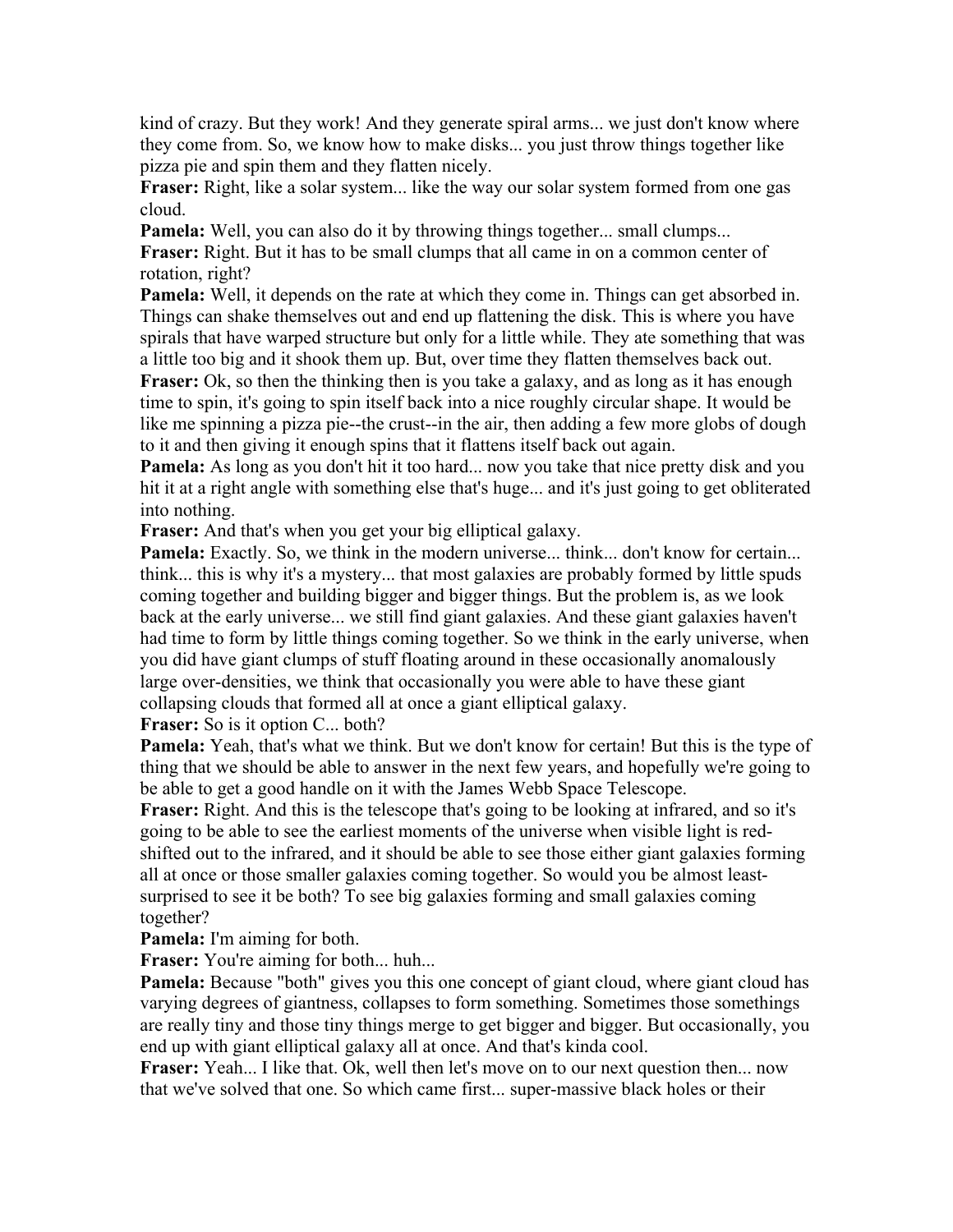galaxies? We now know that every galaxy pretty much has a super-massive black hole lurking at its heart and that the mass of that super-massive black hole seems to have some relation to the mass of the galaxy. Big galaxies have massive black holes, and small galaxies have less-massive black holes. So the question is do we get a super-massive black hole and then it's able to attract enough galaxy around it, or when you get a galaxy is it forming a super-massive black hole that's to scale at the center?

**Pamela:** And this is one of those things that we're still sorting out. As we look around, it's not just the size of the galaxy that the black hole is related to, but very specifically the size of the bulge of the galaxy. So in a spiral galaxy this is that round basketball that seems embedded in the center of the galaxy. In giant ellipticals, it's just the whole giant elliptical. And consistently, whether the super-massive black hole is millions of times the mass of the sun or billions of times the mass of the sun, consistently it's about 1/1000 of the size of that bulge in mass. And as we look further and further back in time, we eventually start to hit the point where the galaxies hadn't quite formed yet. And this is where it gets interesting, because the super-massive black hole had to come from somewhere. It had to eat something to get big, and...

**Fraser:** It had to accrete, right, it had to form star after star, gas after gas to get bigger and bigger and bigger.

**Pamela:** Right. The way we know things formed in the early universe is that you started with dark matter, and then the regular matter flowed into the dark matter, and what it's looking like is maybe... but we don't know if this was always true because we're working with an observational sample that you can count on one hand... but it's looking like maybe the black holes formed first, but what did they form out of... is it simply that you had all the material in one of these dark matter halos collapse down to form a supermassive black hole or is it just the ones we found so far are the naked ones, and as we keep looking we're going to find ones that are completely surrounded by material. We're just not sure.

**Fraser:** So then to give evidence one way or another... what would we be looking for? Would we be looking for a large galaxy that seems to have no super-massive black hole in it?

**Pamela:** Well, what we need to do is keep looking back and back and back until we find the smallest critters can be defined as a galaxy. And look to see do they still have this ratio of 1/1000 for the black hole to the galaxy mass. At the point that that ratio breaks down we should be able to say "Ah more mass, mass must have come first and mass collapsed into black hole, or ah, more black holes black holes must have formed first." **Fraser:** So, it's that ratio... that ratio holds true in every galaxy we see around us right now... we just keep looking further and further back in time, further away, until we see it push off that ratio, one way or the other.

**Pamela:** And we need to consistently see with a sample size bigger than you and I can count on our combined fingers and toes.

**Fraser:** Right, because right now all we've got is gravitational lensing, these...

**Pamela:** There's a few examples where we're looking in the radio... but they're rare. **Fraser:** Right. But once again, James Webb coming to our rescue should help us solve this one.

**Pamela:** Exactly.

**Fraser:** So, do you think this is another one that we should nail within... the next decade?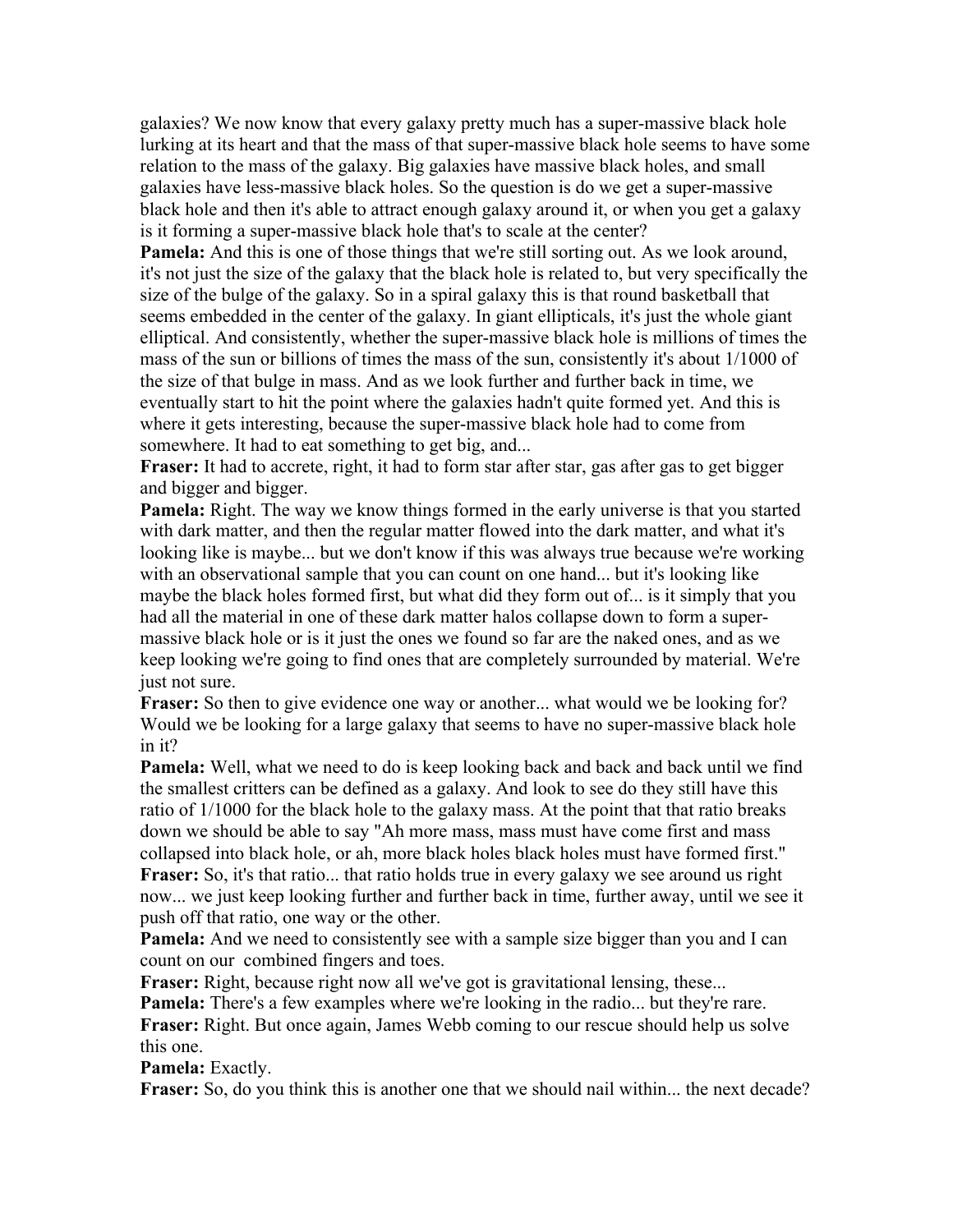**Pamela:** I do, I do... I think this another one that James Webb is gonna... I think this one is a combination of James Webb and the Atacama microwave millimeter... ALMA I think it's going to solve that problem for us... Large Array.

**Fraser:** Right, and if you had to take a poll... I know this is pointless, but where would you come down?

**Pamela:** I'm going to.... oh God, I would give you a different answer on a different day of the week. I don't know. Based on the fact that I've been eating gummy bears I'm going to say black holes first.

**Fraser:** Ok. And is it possible that it's both? That the black hole formed as the galaxy formed around it in perfect lockstep?

**Pamela:** I actually wouldn't be surprised if it's some combination of the amount of dark matter versus regular matter in a specific over-density affects which happens.

**Fraser:** Right.

**Pamela:** And I don't know how those two play out.

**Fraser:** Ok. Alright, well let's move on to the next question. So, your next question, and this is another one that you threw into the mix which is where are the green galaxies? Should there be green galaxies? Because I thought that there really shouldn't/couldn't be green stars. Because it's the way the photons add up... with a star you're not going to get green. But would you get a green galaxy?

**Pamela:** This is a matter of green by eye versus green on paper. There aren't green stars by eye, but if you look at the color of stars on paper, mathematically, what is the wavelength of the peak color of light coming out of the telescope... green stars are out there. We just don't perceive them as green.

**Fraser:** Because we're seeing... even if they're mostly green... we're seeing enough on both sides of green that it looks some other color.

**Pamela:** Yeah, we see them as white, which is kind of annoying.

**Fraser:** They seem white to us...

**Pamela:** Yeah it's boring... Now the problem is on paper, you take galaxies and you do a plot of color versus luminosities and you get this beautiful red cluster... beautiful distribution of red galaxies. All the galaxies with dead stars... mostly ellipticals, not all... there are a very, very tiny rare, rare fraction of ellipticals that are blue... just to be surprising and odd. But, nice, beautiful red branch of galaxies. Then you have this cluster of blue galaxies in the same diagram...

**Fraser:** Right. With their furious star formation...

**Pamela:** Right. And some of them have less star formation than others... no big deal. So in this beautiful diagram, you can pretty much draw a line through the valley of green, where there aren't any.

**Fraser:** And yet these pretty charts predict them.

Pamela: Well, that's the thing... they're not really predicted. There's just no real reason that they shouldn't exist. What looks likes is happening is you have galaxies with lots of nice happy star formation.... star formation... star formation... blue galaxy... happy blue galaxy making stars. Then you have galaxies--no star formation. Red stars everywhere. But that intermediate that would give you this nice mix--it leads to green. There's a few examples in there, but mostly you just have this valley of nothing. So, for whatever reason, across all the different types of galaxies that are out there, star formation has this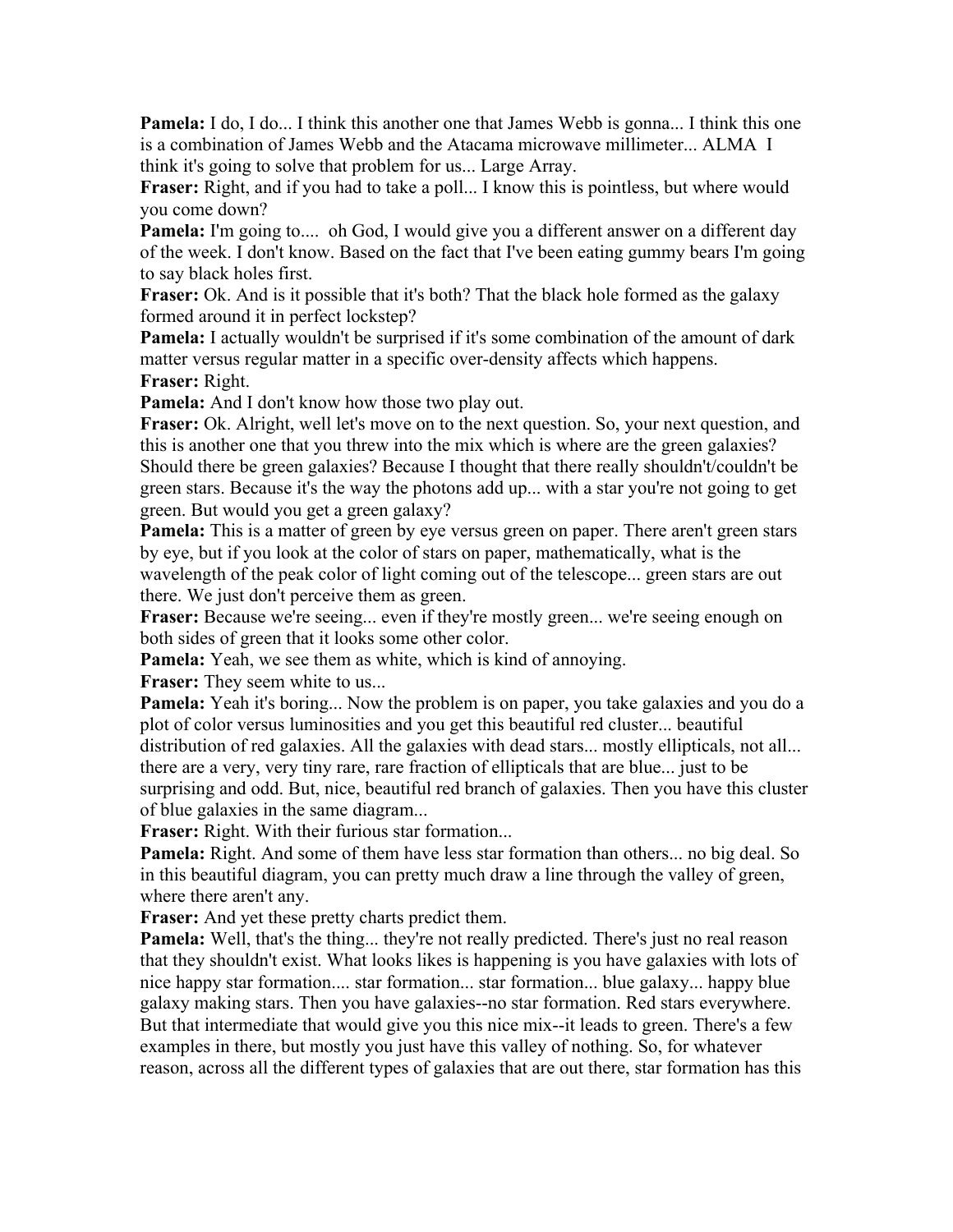tendency to just shut off abruptly. And when it shuts off, it's that abrupt shut off that leads to this valley of green.

**Fraser:** And it goes red...

**Pamela:** It goes red.

Fraser: It goes blue to red and it doesn't have.... and so I guess if we saw green, we would see sort of a slow turn-off of the star formation. We would see a mixture of starforming and not-star-forming, and then we'd get that in-between stage, but we don't see that... it's as you said, it's a party, and then the party's over.

**Pamela:** Yes.

**Fraser:** Yeah. Hmmm. As opposed to something that's sort of in-between. Are there any examples at all? Or not?

**Pamela:** The valley of green isn't completely empty. But it is still this deep, deep valley in the color-magnitude diagram of galaxies.

**Fraser:** And so is there any reason? What do you think?

**Pamela:** Well looking at the things that trigger star formation and end star formation, we have... Quasars have the ability to strangle galaxies. First giving off so much light pressure that they clear out the region around them while at the same time hungrily eating at the beginning. That has some effects on star formation. We have galaxy collisions can cause rapid-fire star formation that eats up all remaining gas and dust in spiral galaxies, and when it's over, it's over.

**Fraser:** So, we have a lot of mechanisms that make star formation start...

**Pamela:** And, if you have a system that hasn't had one of these traumas... star formation is just going to keep going par normal. What we don't have is a mechanism that seems to allow a galaxy to just casually peter itself out... instead they like to die by collision, die by harassment, die by ram pressure stripping, which is just the dirtiest phrase a galactic astronomer ever came up with.

**Fraser:** So is there some mechanism then that turns off star formation as abruptly and violently as it's begun?

**Pamela:** It just... well in all these occasions where you end up with rapid violent star formation, that rapid violent star formation burns through all the gas and dust quickly or blows it out of the system, and it's usually a combination of the two. What we're missing is the opportunity for a nice normal galaxy like our own Milky Way galaxy to simply peter itself out. To simply slowly and aging with grace, run out of star formation. And so instead what we end up with is happy blue spiral, spiral that has had a hard life and turned red, violently blue spiral that is in the process of being destroyed, and nothing really in between.

**Fraser:** Well, let's move on then. Our next simple question is what is dark matter? And this is a good one because I think we're getting some pretty tantalizing evidence. Last show we talked about dark energy and you gave it a 50-50 chance that we'd figure it out in our lifetime. But dark matter... dark matter is getting close. Set the background, then, on what dark matter is or what we know... another place-holder name obviously. **Pamela:** It started out as a place-holder name... it started out as the way we refer to whatever stuff it was that was causing galaxies to rotate as though they had a lot more mass than we could find with radio and optical and other forms of light telescopes. It was the word we gave for whatever it was that caused the galaxies in clusters to orbit one another too rapidly. All of these places as we look around the universe we see things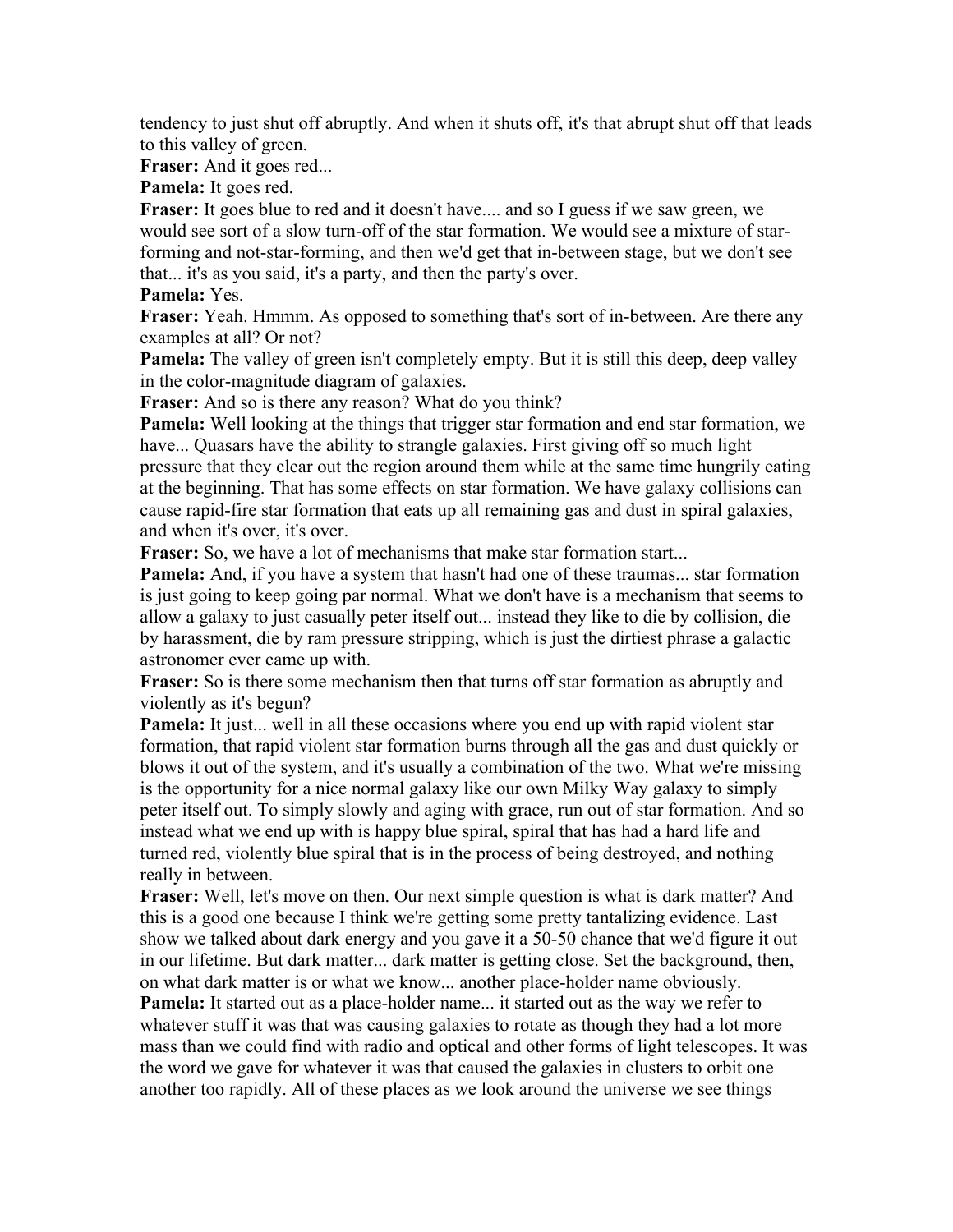moving and acting as though there's substantially more mass than what we can see. That unseen mass we call dark matter.

**Fraser:** Right, and there were two theories, right? There was that there was a particle that didn't give off any kind of electromagnetic radiation...

**Pamela:** Or particles...

**Fraser:** Or particles, yeah, a collection of particles... a zoo of particles... but yet they could still influence one another and regular matter through gravity. The other theory being a modification of changing gravity as we know it... that over the long distances gravity acts a little funny. But I think now with the evidence that's piling up, you can sort of get rid of the second theory, right? We can actually see dark matter being separated out of galaxies... stripped away or condensed together... through gravitational interactions, so there's clearly some great big cloud of particles surrounding galaxies, influencing it through gravity yet invisible to electromagnetic radiation.

**Pamela:** Right, and not only invisible to electromagnetic radiation, but also just plain refusing to play nice with the electromagnetic force. So whatever this stuff is, and we call it generally... we think it's some sort of non-baryonic matter, stuff that isn't like protons and neutrons, whatever it is, it doesn't interact via the electromagnetic force, it doesn't interact via light or interact with light or do anything regarding light except gravitationally reach out and change the path of light. And that's how we find it. We can look through space and see how light from the most distance galaxies gets distorted by the gravitational pull of unseen stuff. We can map out the distribution of this stuff and this is where we've learned its distribution around colliding galaxies, this is how we've learned its distribution in clusters of galaxies. We've been able to come up with phrases that don't sound pretty... it's collisionless particles... particles so tiny in cross section that they don't generally interact with one other directly through collisions.

**Fraser:** And like we would experience air as particles colliding together... that's air pressure... particles banging into each other and banging into us, but this would be particles that don't even do that.

**Pamela:** Right, right. So, very small cross-section, doesn't interact via the electromagnetic force, just generally doesn't interact with anything. And we have experience with things like this... we just call them neutrinos. And neutrinos may actually be part of what makes up dark matter. There's a whole lot more out there and it's possible, if the theories of super-symmetry are right, that the Large Hadron Collider, as it does its experiments, will be able to detect the lightest of these super-symmetric particles that might be dark matter. So, we're getting there.

**Fraser:** But there have been more discoveries in the last... even this year, right? **Pamela:** Right so we've been looking...

**Fraser:** Closing in on dark matter...

**Pamela:** Right, so we've been using the same types of detectors that we used to detect neutrinos to try to find dark matter. And there's been some results out there that look like maybe just maybe with more repetition and more crunching and more testing, maybe we're starting to detect some of these generally refusing-to-interact particles. Because even though they have a small cross-section, that doesn't mean that they're zero in size. So occasionally they will cause something to happen, they will cause something to flicker. And it's those flickers that we're looking for.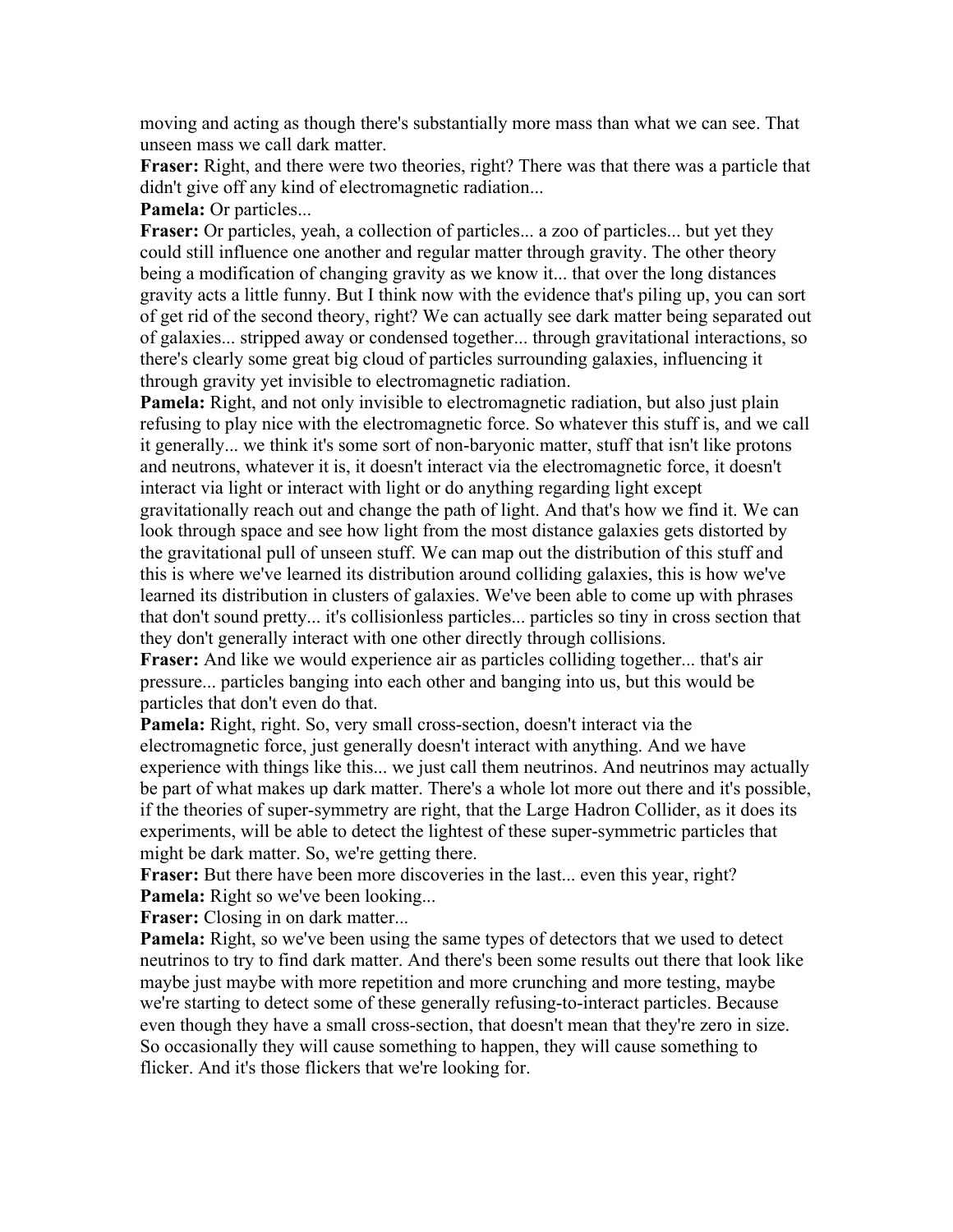**Fraser:** And so it's interesting, even when we were beginning this show three years ago... almost four years ago, we would talk about it, lending a lot of equal credence towards particles modified...

**Pamela:** Modified Newtonian dynamics...

**Fraser:** Modified gravity theory... but now I think we're talking about particles, we're talking about certain characteristics of particles, what they're kind of like, the methods we're going to be using to find them, so it's interesting to see those theories evolve and so how do you like our odds?

**Pamela:** I think it's looking great. For me the turning point for me was when the Bullet Cluster images came out. We've also had the COSMOS project which mapped out dark matter.

**Fraser:** And for those of you that don't know, the Bullet Cluster--this is this example where you had two huge clusters of galaxies coming together, and the stars were passing right past each other, the dark matter was passing right past each other, but the gas was colliding and mixing in the middle, and so you got this separation like someone had taken a flour sifter to a galaxy, right, and you got the stars and dark matter on one side and you got the gas separated out from it. So clearly there's some thing that's there. It's just amazing.

**Pamela:** Yeah, it's so close. We're getting there... soon.

**Fraser:** Yeah, so there you go. What is dark matter? We don't know, but we hope to figure it out soon. Alright, well then as a relation to that question then, where are the dark matter galaxies? So if we do have this process where dark matter is being separated from galaxies, or perhaps they're just as formed after the Big Bang, could you end up with whole galaxies that are just dark matter?

**Pamela:** And that's one of the really, really interesting mysteries that we're still working to sort out. And the COSMOS project started to get us closer. It did a map of the distribution of luminous matter--the normal stuff we can see--and of dark matter based on gravitational lensing. And what they found was, there are places where we have overdensities... where we have extra amounts of dark matter and there isn't luminous matter there as well. We're not seeing the nice dense things we'd identify as a galaxy. Instead we're seeing these big amorphous halos, but new research is also showing that dark matter interacts weird when you start getting really dense gravitational wells. It doesn't seem to interact with black holes the way normal matter does. We're still sorting this out and I have to admit that I need more sleep to reread the paper to better understand the results.

**Fraser:** But the thinking is that dark matter doesn't even make its way into black holes in the same way. It just zips past. I guess the point is because regular matter has that larger cross-section, it's bouncing into itself around the outside of a black hole, and it's subject to tidal forces, but the cross-section of the...

**Pamela:** And there's frictional slowing...

**Fraser:** Yeah, but because this stuff... you could pile mountains and mountains of dark matter around itself and it's not going to really be bonking into each other. You're not going to get that frictional slowing.

**Pamela:** And it may be that you just can't get without a black hole in the center, the same sorts of density gradients that we'd recognize as a dark matter galaxy. It may be that we just can't get that nice super-dense center followed by either a surrounding halo or a